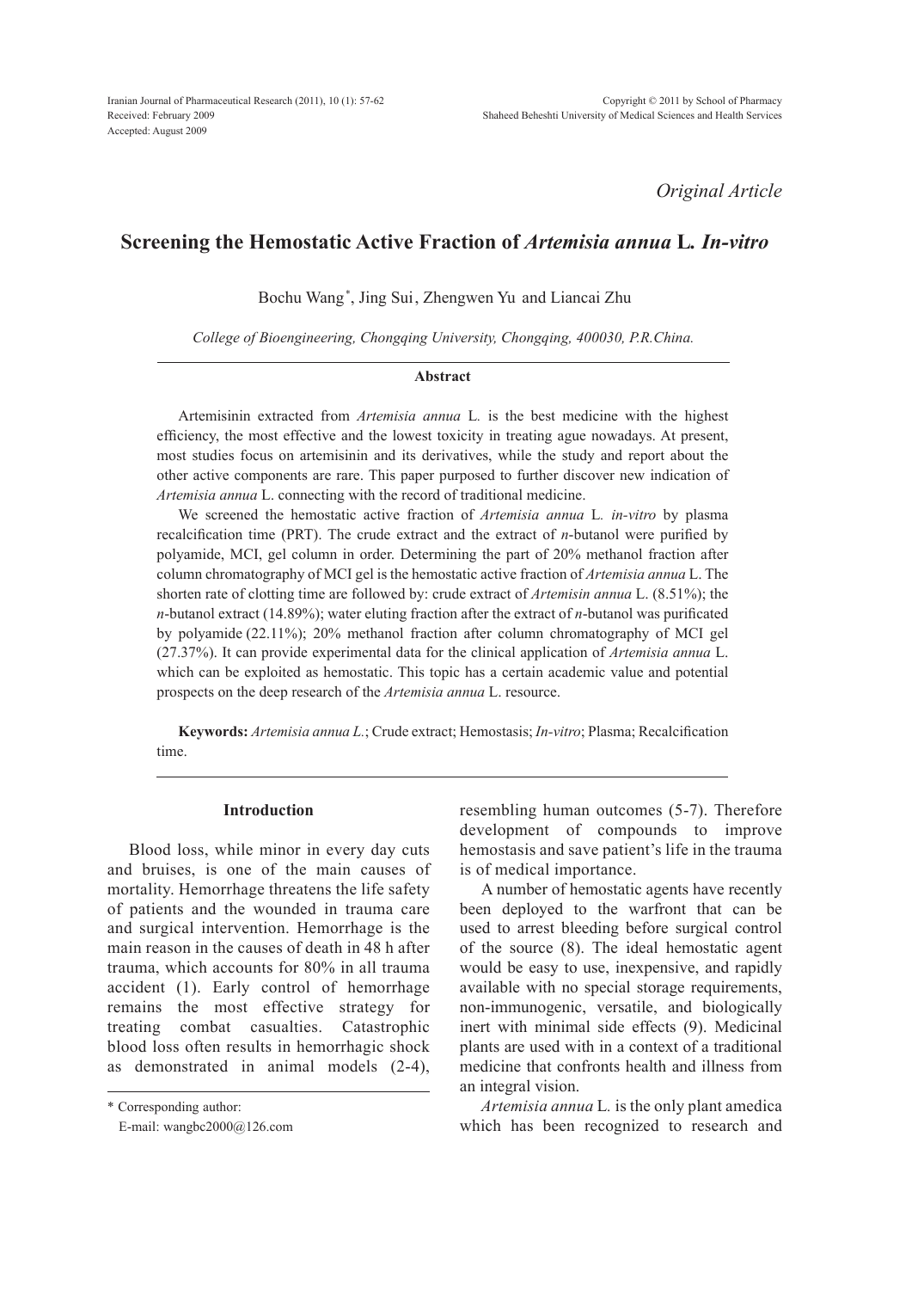develope as the standards of western medicine research by the WHO in China. It grows wild in Europe and America, which is cropped on a large scale in China, Vietnam, Turkey, Iran, Afghanistan and Australia now (10). It is a famous herbs known for its highest efficiency, most effective and lowest toxicity in treating ague since artemisinin was extracted in 1977. It has been the subject of intensive phytochemical investigation following the discovery of the anti-malarial drug artemisinin (11). At present, most studies focus on artemisinin and its derivatives, while the study and report about the other active components are rare. Effect of *Artemisia annua* L*.* on hemostasis is known in traditional medicine (12-15). This paper purposed to further discover new indication *Artemisia annua* L*.* Screening the hemostatic active fraction of *Artemisia annua* L*. in-vitro* to expand multiple uses of resources of *Artemisia annua* L*.*

# **Experimental**

# *Plant material*

*Artemisia annua* L*.* was collected from the GAP cultivation base in Youyang, Chongqing, southern China in september 2006 and dried. It was verificatied by researcher Luo Rongchang, and preserved in college of bioengineering, Chongqing University, P.R.China.

#### *Laboratory animal*

Japan purely rabbits utilized in the study (male/female 2.5-3.0 kg) purchased from the animal office in Daping, ChongQing, China.

# *Main instrument and reagent*

AKTA Prime Plus bioseparation and purification system; polyamide column; MCI chromatographic column; rotatory evaporator RE-S2; LDZS2 equilibrium hydroextractor; thermostatic waterbath; ethanol; petroleum ether; acetic ether; *n*-butanol; sodium citrate. All chemicals were of analytical reagent grade and used as received which purchased from East of Sichuan Chemical Industry Group. Yunnan Baiyao purchased from Yunnan Baiyao Group Co., Ltd; doubly distilled water was used throughout.

#### *Blood manipulation*

Blood samples, obtained freshly from normal rabbits. It was collected in plastic tubes and anticoagulated with sodium citrate 3.8% (1 part citrate: 9 parts blood) for the recalcification time test. Platelet-rich plasma (PRP) and plateletpoor plasma (PPP) were immediately prepared according to the standard procedures (16): PRP was obtained by collecting the supernatant plasma after the blood samples were centrifuged at 1000 rpm for 10 min, and PPP was obtained after the blood samples were centrifuged at 3000 rpm for 20 min. The plasma recalcification time test was performed soon after PRP and PPP were obtained.

#### *Measurement of hemostatic activity*

The potential of plant extracts to hemostasis was assessed based on a procedure described by Kang Chen *et al*. (17). In the determination of the recalcification time of blood plasma, 0.1 mL of the plasma (PPP) was transferred to the detection extraction. The mixture was incubated at 37°C for 1 min, then recalcified by addition of 0.1 mL  $M/40$  CaCl<sub>2</sub> warmed to 37 $^{\circ}$ C. A stopwatch was start as the calcium salt was added. The end of solidification reached since the plasma is fully concreting.

We gain the shortening rate of cloting time through the next mathematical formula:

$$
R = \frac{T_i - T_2}{T_1} \times 100\% \qquad \text{(Equation 1)}
$$

(R = shortening rate of clotting time;  $T_1$  = clotting time of control group;  $T_2$  = clotting time of medication administration team).

*Purification of hemostatic active fraction in Artemisia annua L.*

A quantity (40 kg) of *Artemisia annua* L*.* was extracted in a diffusion apparatus with 75% ethanol. The ethanolic extracts were filtered and evaporated to dryness under reduced pressure in a rotary evaporator (18).

We recorded the crude extract as O, and then extracted the crude extract by equal volume of petroleum ether (recorded as: A), ethyl acetate (recorded as: B), *n*-butanol (recorded as: C) one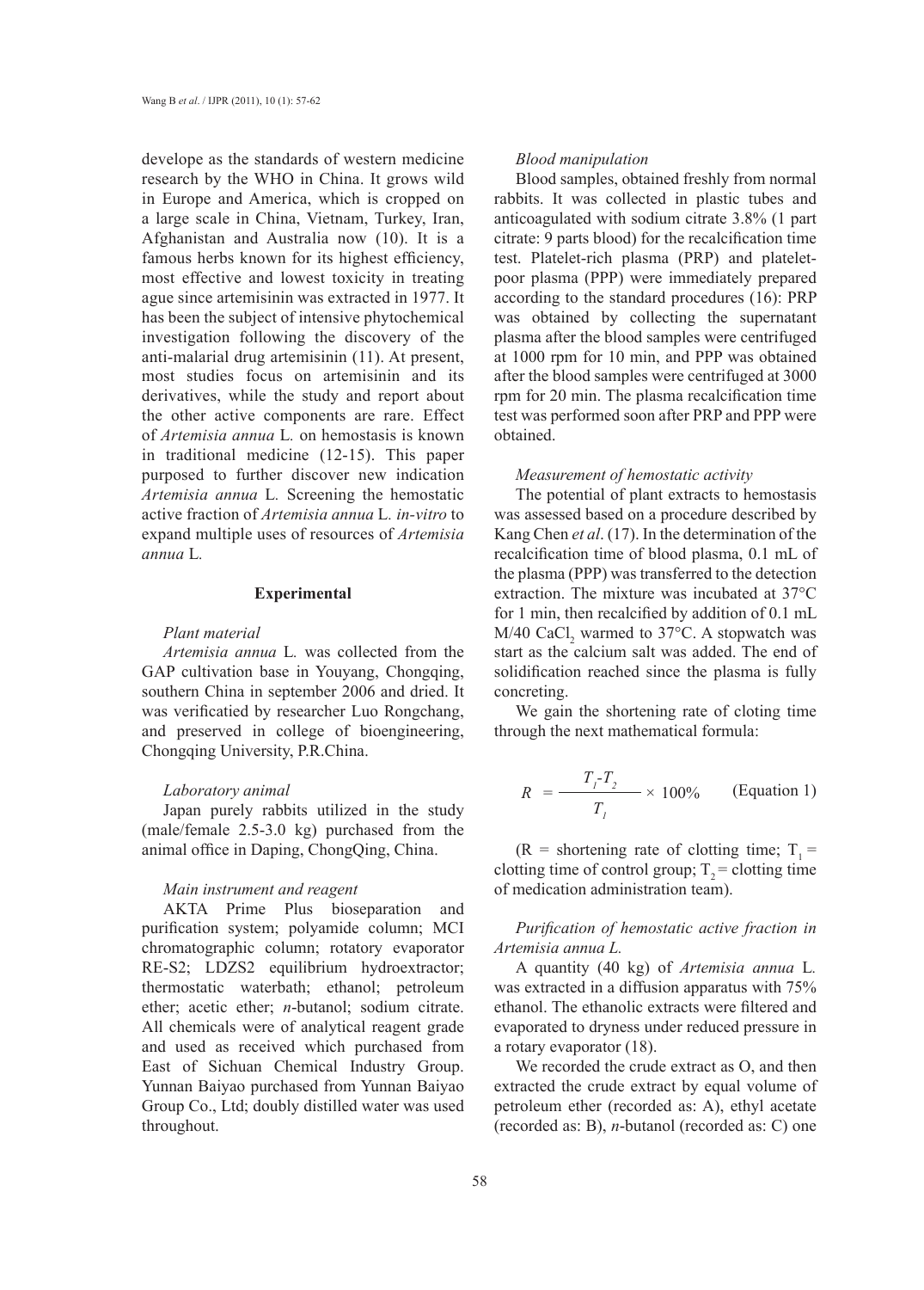

Figure 1. Determination of PRT on crude extract and the four extracts with organic solvents of *artemisia annua L*.  $p \le 0.05$ ethyl acetate extract;  $C$  = the *n*-butanol extract; D = the remaining part after the extraction of *n*-butanol. Legend: N.C = negative control; P.C = positive control; O = crude extract of *artemisin annua L*; A = the petroleum ether extract; B = the

by one, the remaining part after the extraction stopping bleeding and cloting reti of *n*-butanol (recorded as: D). The extracts then indicated as r-value (the shorteni transferred to vials, kept at 4°C and examined for PRT.

The extract of *n*-butanol was purificated by polyamide. Water eluting first, which was recorded as  $C_1$ , and followed by different concentrations of ethanol(30%, 50%, 70%, 95%) to elute, which were record as  $C_2$ ,  $C_3$ ,  $C_4$ ,  $C<sub>5</sub>$  respectively.

 $C_1$  was segregated by column chromatography of MCI gel to gradient elute. The eluting solvent were water (recorded as:  $C_{11}$ ), and then eluted by 20% methanol, 60% methanol (recorded as:  $C_{12}$ ,  $C_{13}$  respectively). The conditions of the separation were: wave 365 nm; flow rate: 2 mL/ min; fraction size: 15 mL; pressure: 0.3 MPa.

The preparation of physic liquor: 0.25 g extracts were dissolved in 50 mL doubly distilled water, and make sure it to be 0.5% concentration, then we filtering it by disposable filter.

*Data analysis* The potency of *artemisia annua L.* in stopping bleeding and cloting retraction was indicated as r-value (the shortening rate of clotting time to the negative control). The positive control is Yunnan BaiYao, which is the most widely used hemostatic agent in China. Repeat 6 times, significance analysis and statistical comparisons were performed by means of the originpro7.5.

# **Results**

The hemostatic activity of the crude extract and the four extracts with organic solvents of *Artemisia annua* L*.* were provided in Figure 1. As displayed in Figure 1, the crude extract of *Artemisia annua* L*.* has the hemostatic activity, and the r-value is 19.85%, while the r-value of positive control is 8.54%. In Figure 1, because the ethyl acetate extract is not completely dissolved and there is granular which can accelerate the solidification of the plasma in the physic liquor, the r-value of ethyl acetate extract is a little high than the *n*-butanol extract. We also did another test called as clotting time adopting coagulation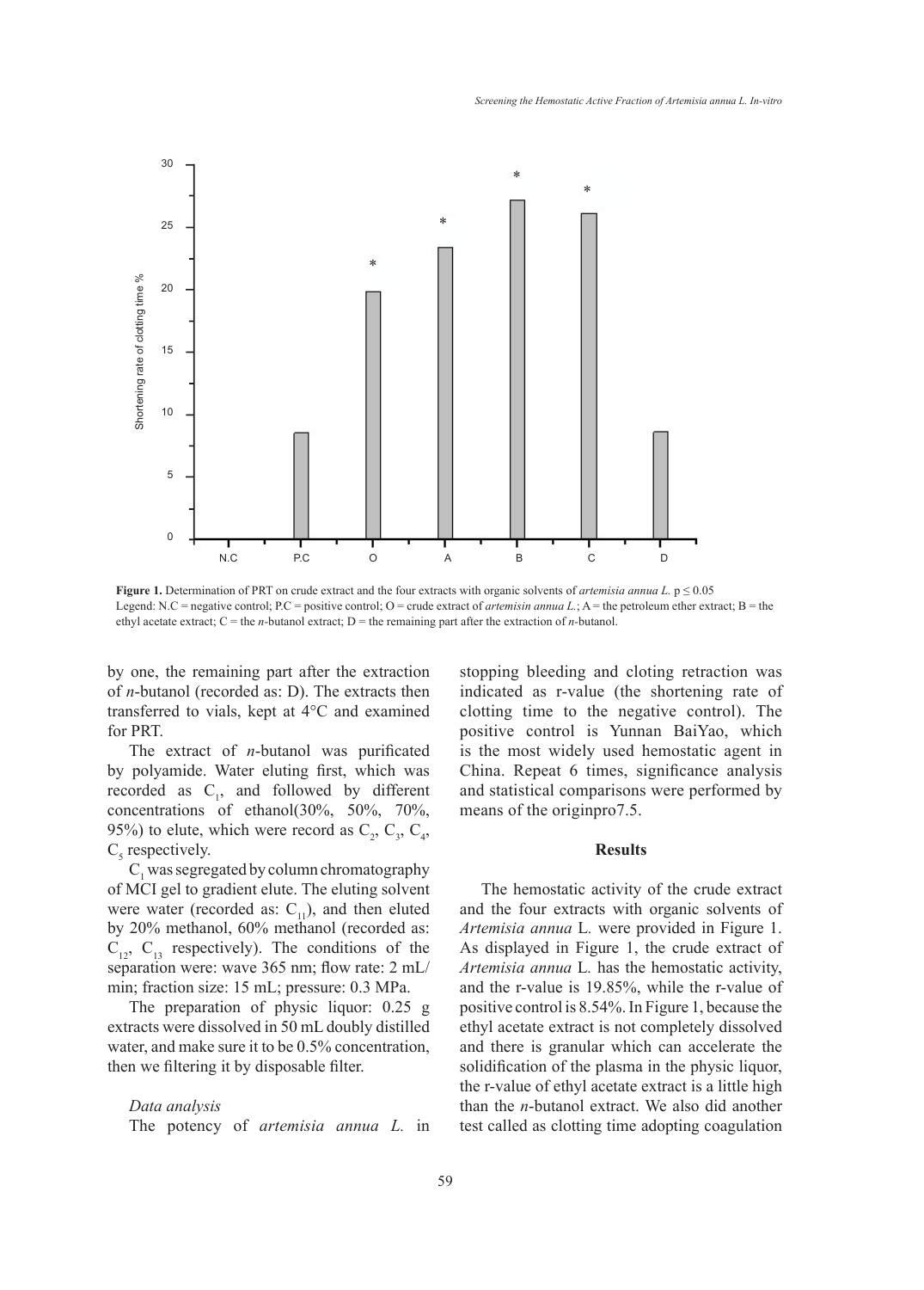

**Figure 2.** Determination of PRT on C (the *n-*butanol extract) from *artemisia annua L.* **Figure 2.** Determination of PRT on C (the *n-*butanol extract) from *artemisia annua L.* p ≤ 0.05  $C_1$  = water eluting fraction after the extract of *n*-butanol was purificated by polyamide;  $C_2$  = 30% ethanol fraction after the extract of ethanol fraction after the extract of *n*-butanol was purificated by polyamide;  $C_5$  = 95% ethanol fraction after the extract of *n*-butanol was must not a help and the stract of *n*-butanol was Legend: N.C = negative control; P.C = positive control; O = crude extract of *artemisin annua L.*; C = the *n-*butanol extract; *n*-butanol was purificated by polyamide; C<sub>3</sub> = 50% ethanol fraction after the extract of *n*-butanol was purificated by polyamide; C<sub>4</sub> = 70% purificated by polyamide.

plate (ACP) (19), and the result showed that **Discussion** the r-value of *n*-butanol extract is higher. There was significant effect of the crude extract and **Hemostasis** is important to save *n*-butanol extract on PRT.

C (*n*-butanol extract) on PPT is shown in Figure 2.  $C_1$  has the higher r-value than the C. It is significant effect fraction after the *n*-butanol extract. The r-value is 28.36%, while the r-value of C is 21.27% and the r-value of positive control (recorded as: P.C ) is 18.68%.

The effect of different eluting solvents from  $C_1$  (*n*-butanol extract) on PPT is shown in Figure 3. The r-value are followed by: O (8.51%); C (14.89%); C<sub>1</sub>(22.11%); C<sub>12</sub>(27.37%); P.C (12.77%). The rabbits we used in the research are different in every experiment, so the r-value of same part is slightly different in the three figures, while we determined the PRT of crude extract and the source of the activity site in every experiment. So the results are scientific and rationality.

#### **Discussion**

The effect of different eluting solvents from combined with the calcium of plasn Hemostasis is important to save patient's life. Plasma recovery-calcium time: decoagulant combined with the calcium of plasma to block up the coagulation process. The result shows that the *Artemisia annua* L. extract and  $C_{12}$  have obvious pro-coagulant effect *in-vitro*. The  $C_{12}$ from *Artemisia annua* L*.* might be the effective fraction.  $C_{12}$  is the part of 20% methanol fraction after column chromatography of MCI gel is the hemostatic active fraction of *Artemisia annua* L*.* The shorten rate of clotting time is(27.37%).

> Controlling hemorrhage will always remain a top priority in trauma care, and the development of materials to achieve this goal more effectively is of obvious benefit. In response to the changing combat and trauma casualty care, there has been an increase in efforts to develop better hemostatic agents. An ideal agent should be effective, easy to use, safe, logistically superior, and durable.

With the current therapeutic condition of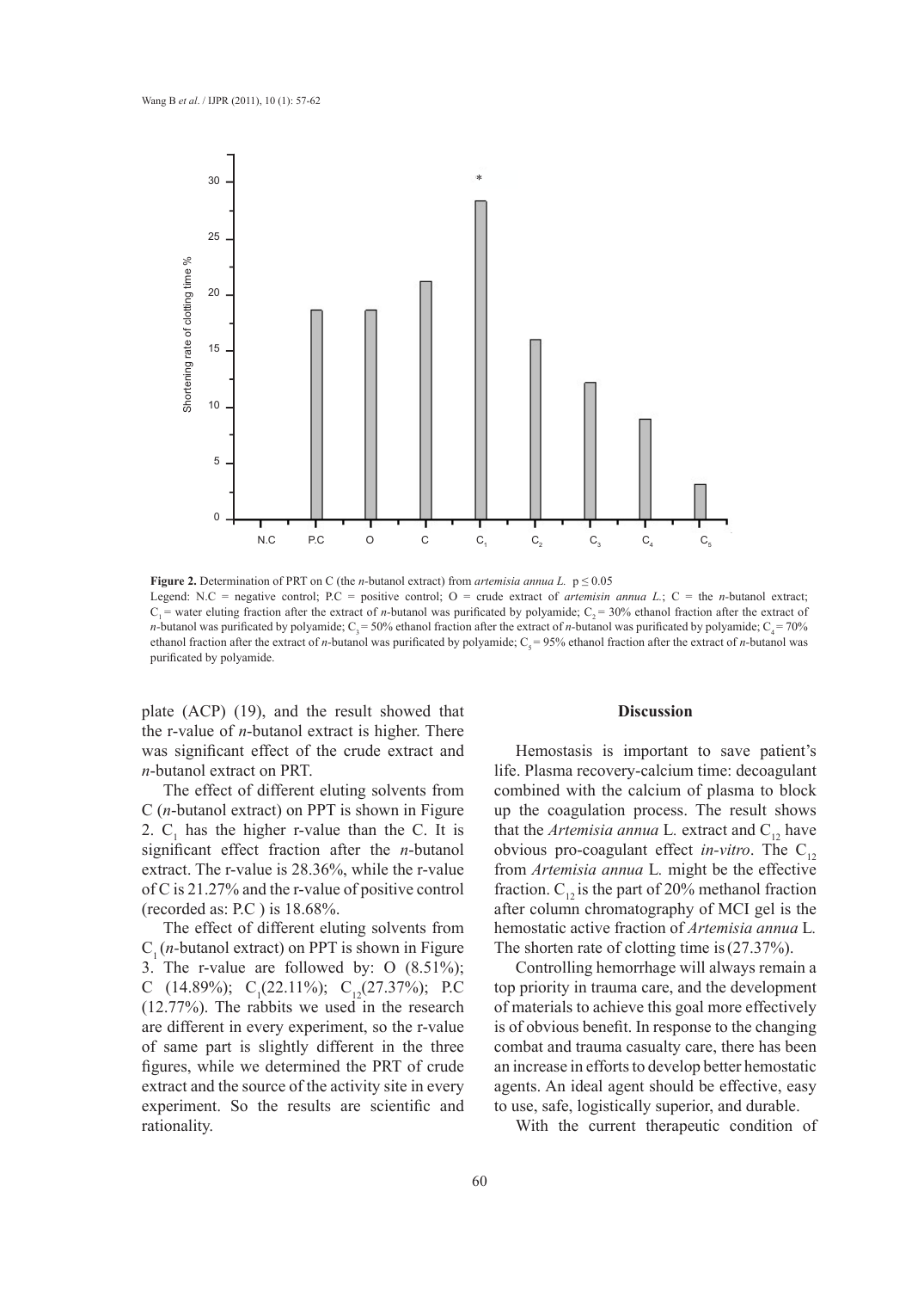

 $\overline{O}$  = crude extract of *artemisin annua L*;  $C =$  the *n*-butanol extract;  $C_1$  = water eluting fraction after the extract of *n*-butanol was methanol fraction after C<sub>1</sub> was segregated by column chromatography of MCI gel; C<sub>13</sub> = 60% methanol fraction after C<sub>1</sub> was segregated *annua L.*; C = the *n-*butanol extract; C1 = water eluting fraction after the extract of **Figure 3.** Determination of PRT on C<sub>1</sub> from the *n*-butanol extract  $p \le 0.05$  Legend: N.C = negative control; P.C = positive control; purificated by polyamide;  $C_{11}$  = water eluting fraction after  $C_1$  was segregated by column chromatography of MCI gel;  $C_{12}$  = 20% by column chromatography of MCI gel.

hemorrhage, an effective hemostatic drug is grant of Chongqing University Po significant. Because *Artemisia annua* L. is Science & Innovation Fund (1 sufficient, and the price is cheaper, screening the hemostatic active fraction of *Artemisia annua* L*.* to develop haemostat is superiority. Since *Artemisia annua* L*.* is derived from a plant source that the risk of disease transmission or allergic reaction is minimal. This also provides a readily available source to keep the overall cost of the product low.

The present findings, although requiring confirmation by a larger trial, show that further research is needed with longer survival studies and direct comparisons to other hemostatic agents before widespread acceptance is prudent.

# **Acknowledgements**

Authors wish to thank researcher Luo Rongchang for invaluable help in plants harvest and his verification on the *Artemisia annua*  L*.* The work was financially supported by a

grant of Chongqing University Postgraduates' Science & Innovation Fund (Project No. 200706B1B0150235).

#### **References**

- (1) Sui J, Wang BC and Yu ZW. A novel hemostatic model with triple protective functions. *Med. Hypotheses*  (2009) 72: 186-187.
- (2) Vallejo JG, Nemoto S, Ishiyama M, Yu B, Knuefermann P, Diwan A, Baker JS, Defreitas G, Tweardy DJ and Mann DL. Functional significance of inflammatory mediators in a murine model of resuscitated hemorrhagic shock. *Am. J. Heart Circ. Physiol.* (2005) 288: H1272-H1277.
- (3) Zakaria ER, Garrison N, Kawabe T and Harris PD. Direct peritoneal resuscitation from hemorrhagic shock: effect of time delay in therapy initiation. *J. Trauma Inj. Infect. Crit. Care* (2005) 58: 408-499.
- Toth B, Yokoyama Y, Schwacha MG, George RL, Rue (4) LW, Bland KI and Chaudry IH. Insights into the role of interleukin-6 in the induction of hepatic after traumahemorrhagic shock. *J. Appl. Physiol.* (2004) 97: 2184- 2189.
- (5) Jarrar D, Chaudry IH and Wang P. Organ dysfunction